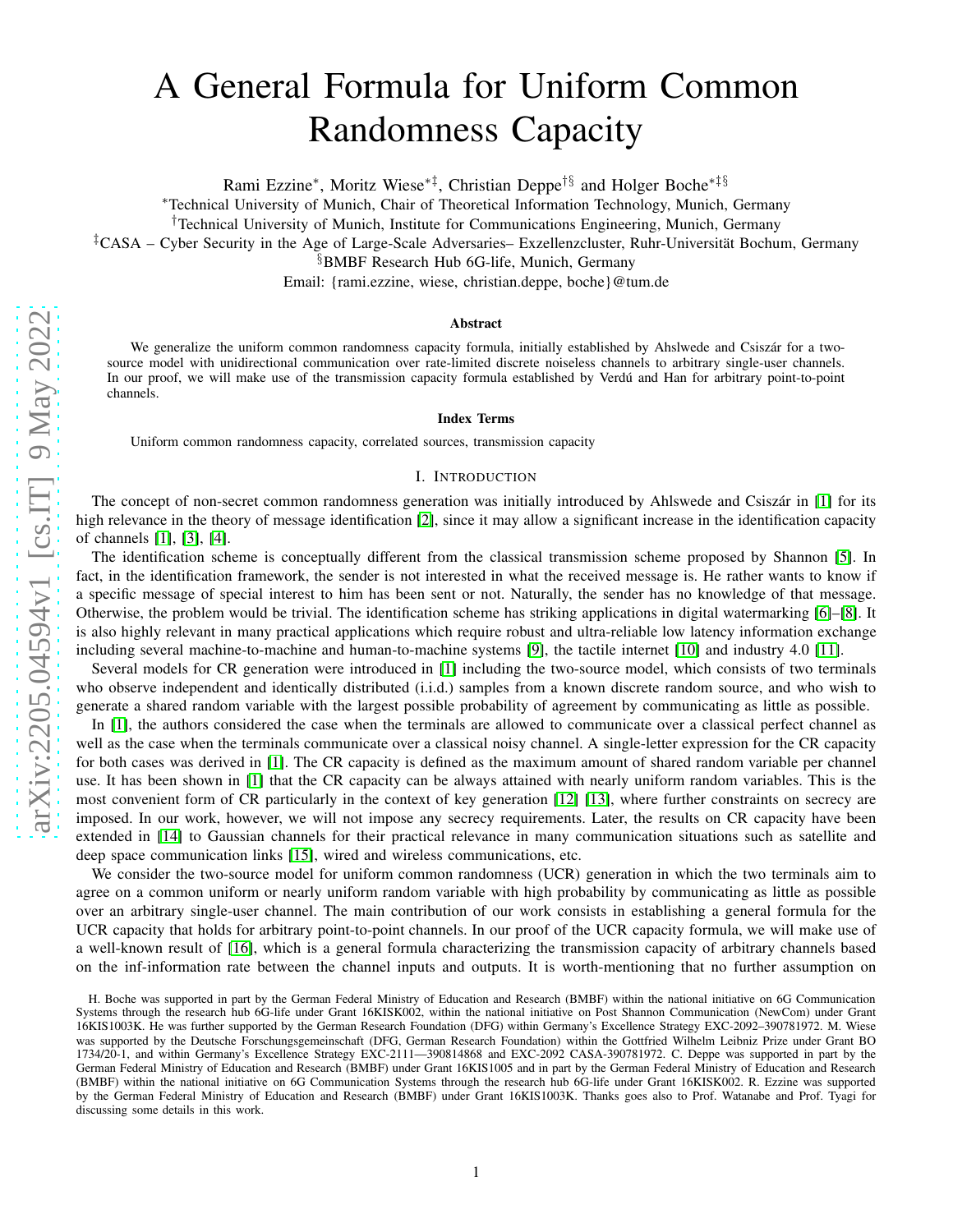<span id="page-1-1"></span>

Fig. 1: Two-source model for CR generation with unidirectional communication over an arbitrary point-to-point channel W.

stationarity, ergodicity or any kind of information stability is imposed. For ease of notation, we will assume in the proof of the UCR capacity that the channel input and output alphabets are finite. However, our result does not depend on that assumption.

*Outline:* The rest of the paper is structured as follows. In Section [II,](#page-1-0) we present our system model for CR generation, review the definition of an achievable transmission and UCR rate and present our main result. Section [III](#page-3-0) is devoted to the proof of the converse of the UCR capacity, where inspired by [\[17\]](#page-12-1), we will use a change of measure argument. In Section [IV,](#page-9-0) we prove the achievability part by extending the UCR generation scheme introduced by Ahlswede and Csiszár to arbitrary single-user channels. Section [V](#page-11-14) contains concluding remarks and proposes a potential future work in this field.

*Notation:* Throughout the paper, log is taken to base 2. For any set  $\mathcal{E}, \mathcal{E}^c$  refers to its complement. For any random variable X with distribution  $P_X$ , supp $(P_X)$  refers to its support. For any random variables X and Y with respective probability distribution  $P_X$  and  $P_Y$ ,  $D(P_X||P_Y)$  denotes the relative entropy between  $P_X$  and  $P_Y$ .

## II. SYSTEM MODEL AND DEFINITIONS

## <span id="page-1-3"></span><span id="page-1-0"></span>*A. System Model*

Let a discrete memoryless multiple source (DMMS)  $P_{XY}$  with two components, with generic variables X and Y on alphabets  $X$  and  $Y$ , respectively, be given. The DMMS emits i.i.d. samples of  $(X, Y)$ . Suppose that the outputs of X are observed only by Terminal A and those of Y only by Terminal B. We further assume that the joint distribution of  $(X, Y)$  is known to both terminals. Terminal A can communicate with Terminal B over an arbitrary single-user channel  $W$ , defined as an arbitrary sequence of *n*-dimensional conditional distributions from  $\mathcal{T}^n$  to  $\mathcal{Z}^n$ , where  $\mathcal T$  and  $\mathcal Z$  are the input and output alphabets, respectively. There are no other resources available to any of the terminals.

## Definition 1. *A CR-generation protocol of block-length* n *consists of:*

- 1) *A function*  $\Phi$  *that maps*  $X^n$  *into a random variable* K *with alphabet* K *generated by Terminal A.*
- 2) *A function*  $\Lambda$  *that maps*  $X^n$  *into the input sequence*  $T^n = (T_1, \ldots, T_n)$ *.*
- 3) A function  $\Psi$  that maps  $Y^n$  and the output sequence  $Z^n = (Z_1, \ldots, Z_n)$  into a random variable L with alphabet K *generated by Terminal* B.

*Such a protocol induces a pair of random variables*  $(K, L)$  *whose joint distribution is determined by*  $P_{XY}$  *and by the channel* W*. Such a pair of random variables* (K, L) *is called permissible. This is illustrated in Fig. [1.](#page-1-1)*

#### *B. Achievable Rate and Capacity*

We define first an acheivable UCR rate and the UCR capacity. The uniformity of the random variable  $K$  is measured using the total variation distance between  $P_K$  and  $P_{\text{unif}}$ , where  $P_{\text{unif}}$  is the uniform distribution on K. This total variation distance is denoted by

$$
d(P_K, P_{\text{unif}}) = \frac{1}{2} \sum_{k \in \mathcal{K}} |P_K(k) - \frac{1}{|\mathcal{K}|}.
$$

Definition 2. *A number* H *is called an achievable UCR rate if there exists a non-negative constant* c *such that for every*  $\alpha > 0$ ,  $\beta > 0$ ,  $\delta > 0$  and for sufficiently large *n* there exists a permissible pair of random variables  $(K, L)$  such that

<span id="page-1-2"></span>
$$
\mathbb{P}\left[K \neq L\right] \leq \alpha,\tag{1}
$$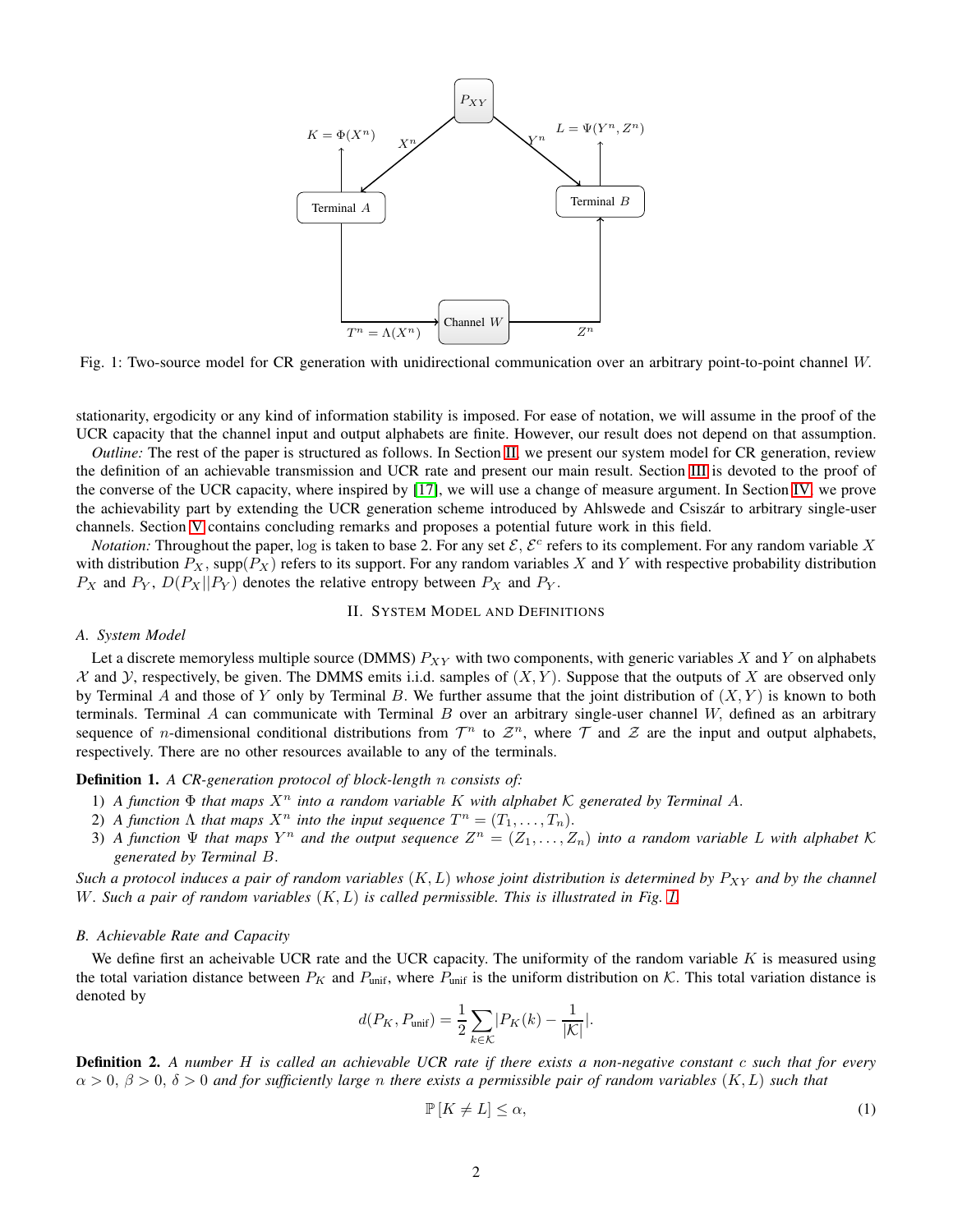<span id="page-2-1"></span>
$$
|\mathcal{K}| \le 2^{cn},\tag{2}
$$

<span id="page-2-0"></span>
$$
d(P_K, P_{unif}) \le \beta,\tag{3}
$$

<span id="page-2-4"></span>
$$
\frac{1}{n}H(K) > H - \delta,\tag{4}
$$

*where the constant*  $\alpha > 0$  *in* [\(1\)](#page-1-2) *corresponds to an upper bound on the error probability from the CR generation perspective and where* β > 0 *in* [\(3\)](#page-2-0) *is an upper-bound on the total variation distance between the distribution of* K *and the uniform distribution on* K.

**Remark 1.** Together with [\(1\)](#page-1-2), the technical condition [\(2\)](#page-2-1) ensures for every  $\epsilon > 0$  and sufficiently large block-length n that

$$
\left|\frac{H(K)}{n}-\frac{H(L)}{n}\right|\leq\epsilon.
$$

**Definition 3.** *The UCR capacity*  $C_{UCR}(P_{XY}, W)$  *is the maximum achievable UCR rate.* 

Next, we define an achievable transmission rate and the transmission capacity of the channel W. For this purpose, we begin by providing the definition of a transmission code for the channel W.

<span id="page-2-3"></span>**Definition 4.** A transmission-code Γ of block-length n and size <sup>[1](#page-2-2)</sup> ||Γ|| for the channel W is a family of pairs of codewords *and decoding regions*  $\{(\mathbf{t}_{\ell}, \mathcal{D}_{\ell}) : \ell = 1, \ldots, ||\Gamma||\}$  *such that for all*  $\ell, j \in \{1, \ldots, ||\Gamma||\}$ 

$$
\mathcal{D}_{\ell} \cap \mathcal{D}_{j} = \varnothing, \quad \ell \neq j.
$$

*The maximum error probability is expressed as*

$$
e(\Gamma)=\max_{\ell\in\{1,\ldots,\|\Gamma\|\}}W(\mathcal{D}_\ell^c|\mathbf{t}_\ell).
$$

Definition 5. *A real number* R *is called an achievable transmission rate of the channel* W *if for every* θ, δ > 0 *there exists a*  $code$  sequence  $(\Gamma_n)_{n=1}^{\infty}$ , where each code  $\Gamma_n$  of block-length n is defined according to Definition [4,](#page-2-3) such that

$$
\frac{\log \|\Gamma_n\|}{n} \ge R - \delta
$$

*and*

$$
e(\Gamma_n) \le \theta
$$

*for sufficiently large* n.

Definition 6. *The transmission capacity of the channel* W *is the maximum achievable transmission rate for* W *and it is denoted by* C(W).

Remark 2. Throughout the paper, we consider the maximum error probability criterion. The transmission capacity remains unchanged under the average error probability criterion.

A general formula for the transmission capacity was established in [\[16\]](#page-12-0) and it is illustrated in the following theorem:

<span id="page-2-5"></span>Theorem 1. *[\[16\]](#page-12-0) A general formula of the transmission capacity of an arbitrary channel* W *is equal to*

$$
C(W) = \sup_{\mathbf{T}} \underline{I}(\mathbf{T}, \mathbf{Z}),
$$

where  $T$  is an input process in the form of a sequence of finite-dimensional distributions  $T = \{T^n = (T_1, \ldots, T_n)\}_{n=1}^{\infty}$  and where  $\mathbf{Z} = \{Z^n = (Z_1, \ldots, Z_n)\}_{n=1}^{\infty}$  is the corresponding output sequence of finite-dimensional distributions induced by  $\mathbf{T}$ *via the channel* W. *Furthermore,* I(T, Z) *denotes the inf-information rate between* T *and* Z, *which is defined as*

$$
\sup \left\{ R : \lim_{n \to \infty} \mathbb{P}\left[\frac{1}{n} i(T^n; Z^n) \le R\right] = 0\right\},\
$$

where  $i(T^n; Z^n)$  *is the information density of the channel W.* 

<span id="page-2-2"></span><sup>1</sup>This is the same notation used in [\[18\]](#page-12-2).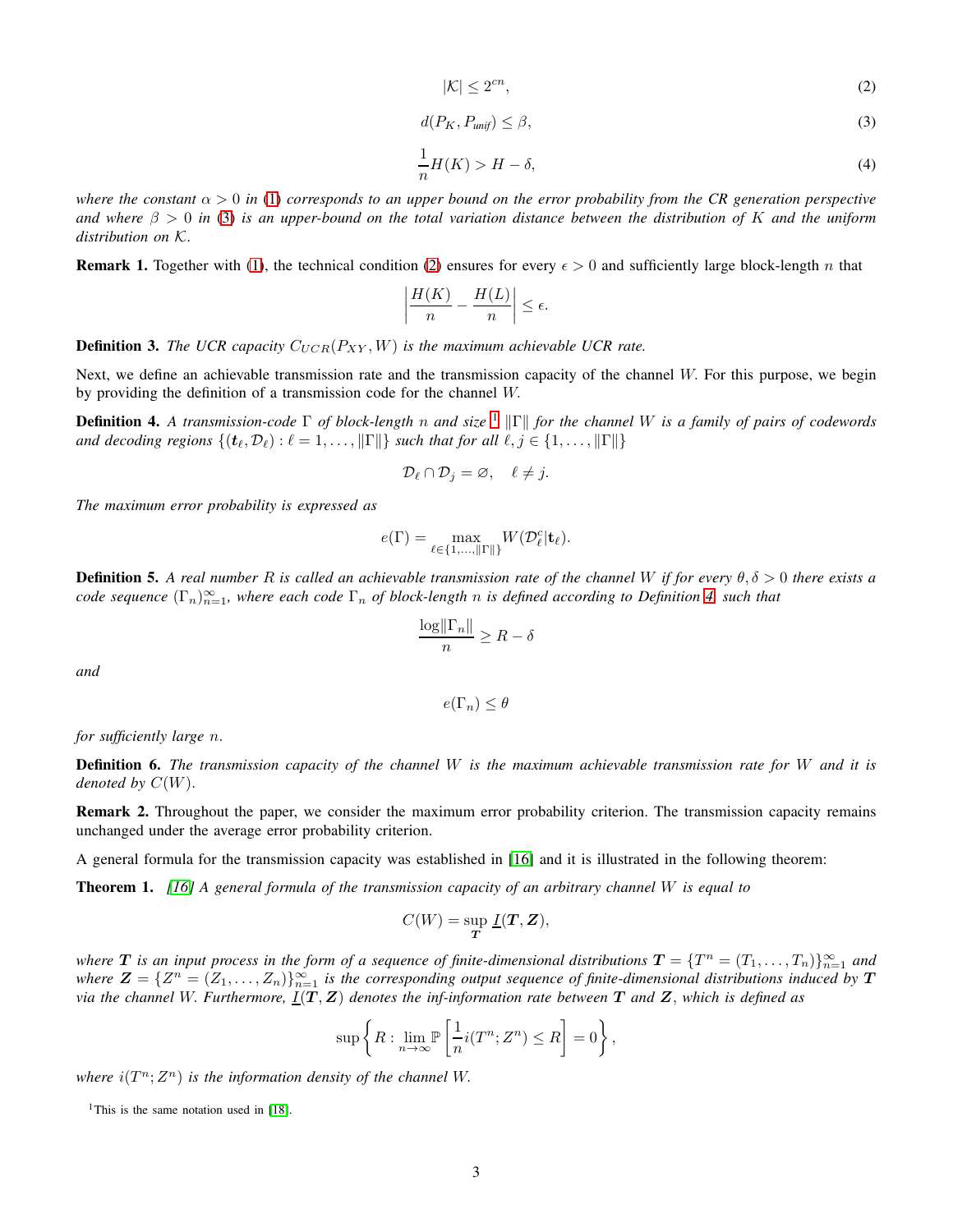# *C. Main Result*

In this section, we give a general formula for the UCR capacity for the model presented in Section [II-A.](#page-1-3)

**Theorem 2.** For the model in Fig [1,](#page-1-1) the UCR capacity  $C_{UCR}(P_{XY}, W)$  is equal to

<span id="page-3-1"></span>
$$
C_{UCR}(P_{XY}, W) = \max_{\substack{U \in X \in Y \\ I(U;X) - I(U;Y) \le C(W)}} I(U;X),
$$

*with* C(W) *being the transmission capacity of the channel* W*.*

<span id="page-3-0"></span>The converse proof of Theorem [2](#page-3-1) is provided in Section [III](#page-3-0) and the direct proof is provided in Section [IV.](#page-9-0)

## III. CONVERSE PROOF OF THEOREM [2](#page-3-1)

Let  $(K, L)$  be a permissible pair according to a fixed CR-generation protocol of block-length n, as introduced in Section [II-A.](#page-1-3) We recall that the latter consists of:

- 1) A function  $\Phi$  that maps  $X^n$  into a random variable K with alphabet K generated by Terminal A.
- 2) A function  $\Lambda$  that maps  $X^n$  into the input sequence  $T^n = (T_1, \ldots, T_n)$ .
- 3) A function  $\Psi$  that maps  $Y^n$  and the output sequence  $Z^n = (Z_1, \ldots, Z_n)$  into a random variable L with alphabet  $\mathcal K$ generated by Terminal B.

We further assume that  $(K, L)$  satisfies [\(1\)](#page-1-2) [\(2\)](#page-2-1), [\(3\)](#page-2-0) and [\(4\)](#page-2-4), with  $\alpha > 0$  being an upper-bound on the error probability from the CR generation perspective and with  $\beta > 0$  being an upper-bound on the total variation distance between the distribution of K and the uniform distribution on K. We are going to show for some  $\alpha'(n) > 0$  that

$$
\frac{H(K)}{n} \le \max_{\substack{U \\ U \in X \in Y \\ I(U;X) - I(U;Y) \le C(W) + \alpha'(n)}} I(U;X),
$$

where  $\lim_{n\to\infty} \alpha'(n)$  can be made arbitrarily small. In our proof, we will use the following lemma:

<span id="page-3-2"></span>**Lemma 1.** (Lemma 17.12 in [\[18\]](#page-12-2)) For arbitrary random variables S and R and sequences of random variables  $X^n$  and  $Y^n$ , *it holds that*

$$
I(S; X^n | R) - I(S; Y^n | R)
$$
  
= 
$$
\sum_{i=1}^n I(S; X_i | X_1, \dots, X_{i-1}, Y_{i+1}, \dots, Y_n, R)
$$
  
- 
$$
\sum_{i=1}^n I(S; Y_i | X_1, \dots, X_{i-1}, Y_{i+1}, \dots, Y_n, R)
$$
  
= 
$$
n[I(S; X_J | V) - I(S; Y_J | V)],
$$

*where*  $V = (X_1, \ldots, X_{J-1}, Y_{J+1}, \ldots, Y_n, R, J)$ , with J being a random variable independent of R, S,  $X^n$  and  $Y^n$  and *uniformly distributed on*  $\{1, \ldots, n\}$ *.* 

Let J be a random variable uniformly distributed on  $\{1,\ldots,n\}$  and independent of K,  $X^n$  and  $Y^n$ . We further define  $U = (K, X_1, \ldots, X_{J-1}, Y_{J+1}, \ldots, Y_n, J)$ . It holds that  $U \oplus X_J \oplus Y_J$ . Notice that

$$
H(K) \stackrel{(a)}{=} H(K) - H(K|X^n)
$$
  
=  $I(K; X^n)$   

$$
\stackrel{(b)}{=} \sum_{i=1}^n I(K; X_i|X_1, \dots, X_{i-1})
$$
  
=  $nI(K; X_J|X_1, \dots, X_{J-1}, J)$   

$$
\stackrel{(c)}{\leq} nI(U; X_J),
$$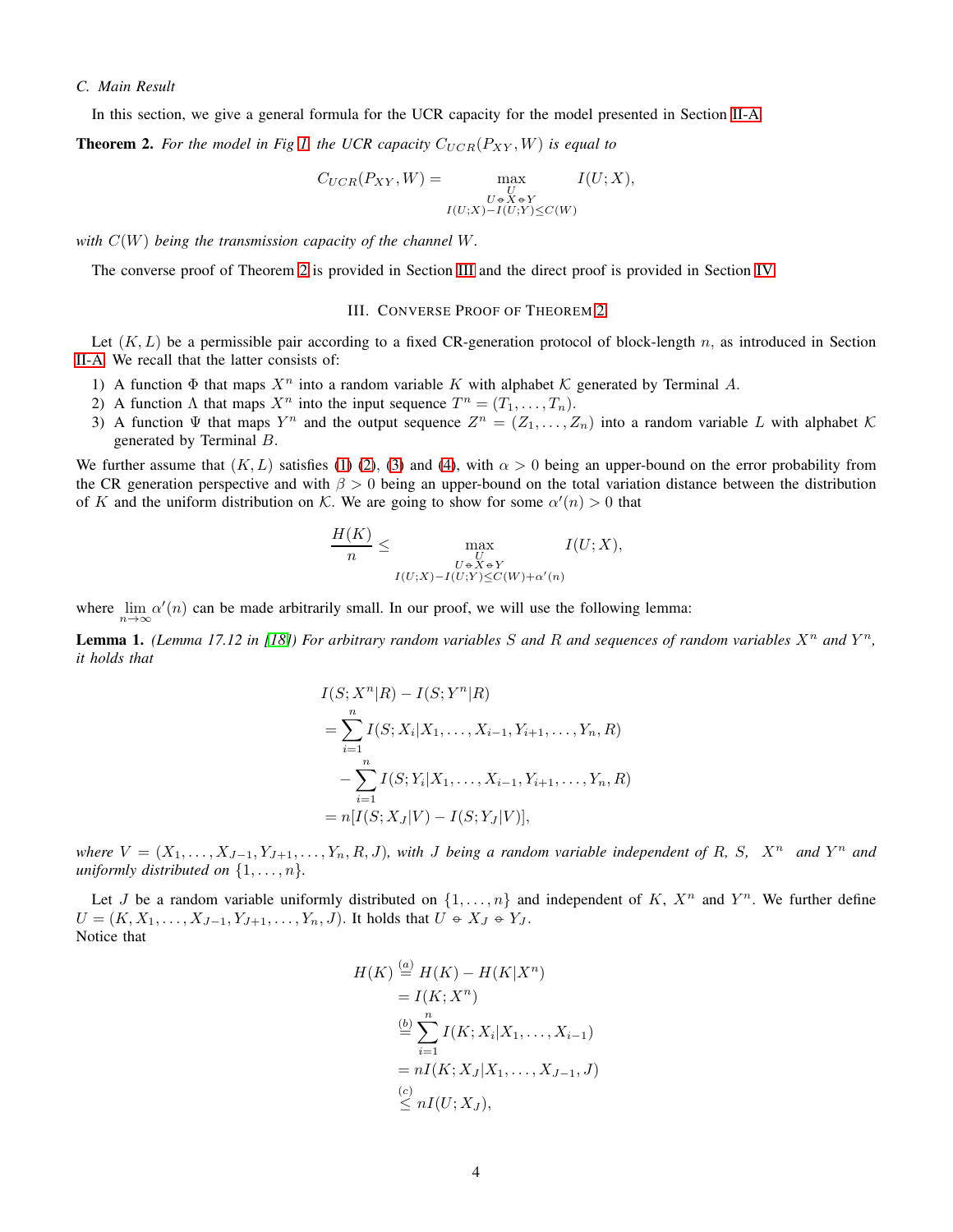where (a) follows because  $K = \Phi(X^n)$  and (b) and (c) follow from the chain rule for mutual information. Applying Lemma [1](#page-3-2) for  $S = K$ ,  $R = \emptyset$  with  $V = (X_1, ..., X_{J-1}, Y_{J+1}, ..., Y_n, J)$  yields

$$
I(K; X^{n}) - I(K; Y^{n})
$$
  
= n[I(K; X<sub>J</sub>|V) - I(K; Y<sub>J</sub>|V)]  

$$
\stackrel{(a)}{=} n[I(KV; XJ) - I(K; V) - I(KV; YJ) + I(K; V)]
$$
  

$$
\stackrel{(b)}{=} n[I(U; XJ) - I(U; YJ)],
$$
 (5)

where (a) follows from the chain rule for mutual information and (b) follows from  $U = (K, V)$ . It results using [\(5\)](#page-4-0) that

$$
n[I(U; X_J) - I(U; Y_J)] = I(K; X^n) - I(K; Y^n)
$$
  
=  $H(K) - I(K; Y^n)$   
=  $H(K|Y^n)$ .

The next step is to show that

<span id="page-4-1"></span><span id="page-4-0"></span>
$$
\frac{H(K|Y^n)}{n} \le C(W) + \alpha'(n),\tag{6}
$$

where  $\lim_{n\to\infty} \alpha'(n)$  can be made arbitrarily small. In order to prove [\(6\)](#page-4-1), we will use a change of measure argument. Assume without loss of generality that  $\alpha + \beta < \frac{1}{2}$ . Let  $\epsilon$  any positive constant satisfying for sufficiently large n

$$
2(\alpha + \beta) < \mathbb{P}\left[\frac{1}{n}i(T^n; Z^n) \leq \underline{I}(T; \mathbf{Z}) + \epsilon\right].
$$

Since

$$
\underline{I}(\mathbf{T};\mathbf{Z}) = \sup \left\{ R : \lim_{n \to \infty} \mathbb{P}\left[\frac{1}{n} i(T^n; Z^n) \leq R\right] = 0 \right\},\,
$$

and since  $0 < 2(\alpha + \beta) < 1$ , we know that such an  $\epsilon > 0$  exists. It follows that

$$
0 \le \mathbb{P}\left[\frac{1}{n}i(T^n; Z^n) > \underline{I}(T; \mathbf{Z}) + \epsilon\right] < 1 - 2(\alpha + \beta). \tag{7}
$$

<span id="page-4-3"></span>Let 
$$
\gamma = 2 \log \left( \frac{4}{1 - [\alpha + \beta + \mathbb{P}[\frac{1}{n}i(T^n; Z^n) > \underline{I}(T; \mathbf{Z}) + \epsilon]]} \right)
$$
.  
**Lemma 2.** It holds that

<span id="page-4-2"></span>
$$
4<\gamma<2\log\frac{4}{\alpha+\beta}.
$$

*Proof.* We have

$$
0 \leq \mathbb{P}\left[\frac{1}{n}i(T^n; Z^n) > \underline{I}(T; \mathbf{Z}) + \epsilon\right] < 1 - 2(\alpha + \beta).
$$

This implies that

$$
\alpha + \beta \le \alpha + \beta + \mathbb{P}\left[\frac{1}{n}i(T^n; Z^n) > \underline{I}(T; \mathbf{Z}) + \epsilon\right] < 1 - (\alpha + \beta)
$$

which yields

$$
\alpha + \beta < 1 - \left[ \alpha + \beta + \mathbb{P}\left[ \frac{1}{n} i(T^n; Z^n) > \underline{I}(T; \mathbf{Z}) + \epsilon \right] \right] \leq 1 - (\alpha + \beta).
$$

Therefore

$$
4 < \frac{4}{1 - (\alpha + \beta)} \le \frac{4}{1 - [\alpha + \beta + \mathbb{P} \left[ \frac{1}{n} i(T^n; Z^n) > \underline{I}(T; \mathbf{Z}) + \epsilon \right] \rceil} < \frac{4}{\alpha + \beta}.
$$

It follows that

$$
4 = 2\log 4 < \gamma < 2\log \frac{4}{\alpha + \beta}.
$$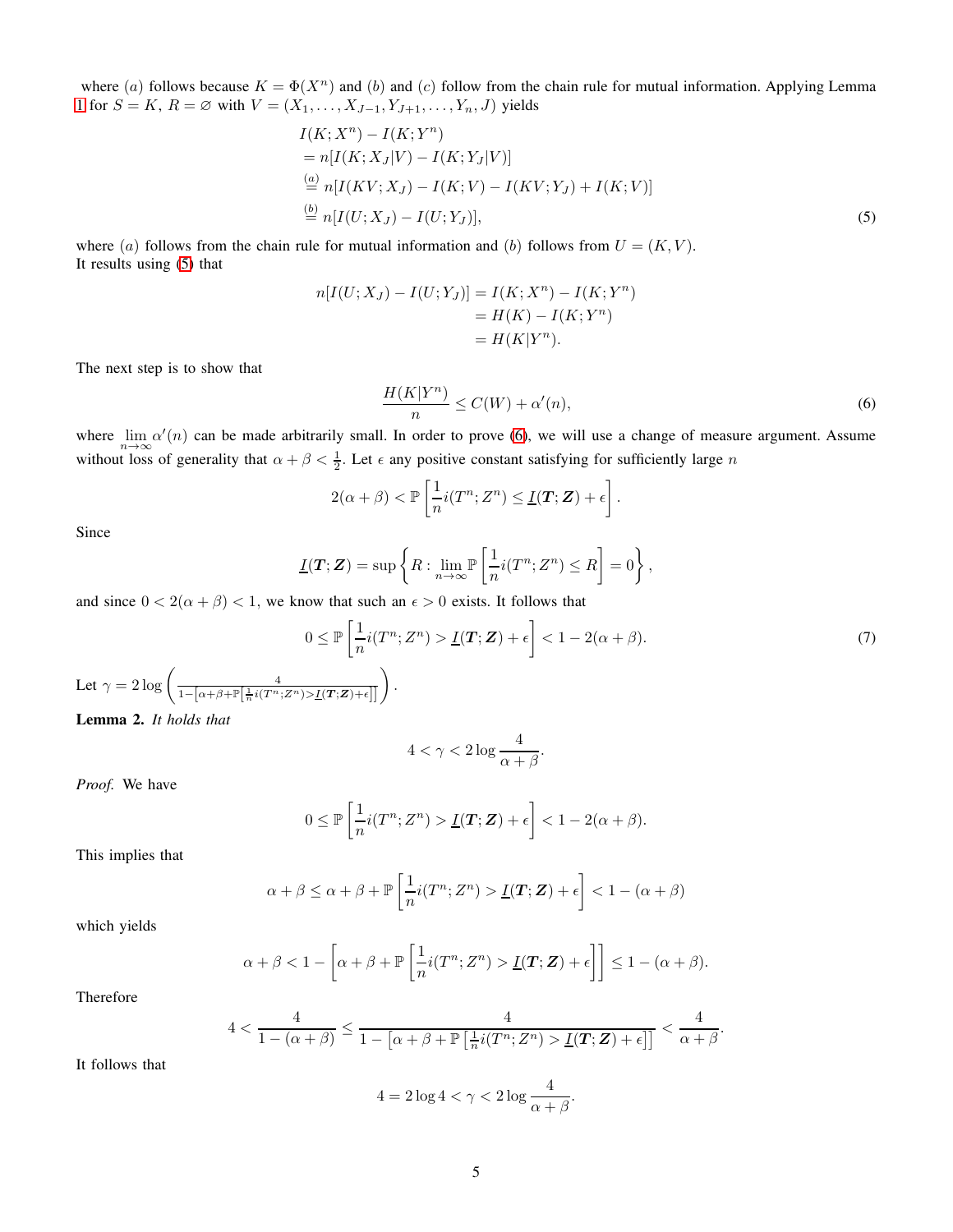Consider now the sets

$$
\mathcal{L} = \{k \in \mathcal{K}: \log \frac{1}{P_K(k)} \geq \log |\mathcal{K}| - \frac{\gamma}{2}\}
$$

and

$$
\mathcal{D} = \{(k, y^n) \in \mathcal{K} \times \mathcal{Y}^n : \log \frac{1}{P_{K|Y^n}(k|y^n)} \ge \log |\mathcal{K}| - \gamma \}.
$$

<span id="page-5-0"></span>Lemma 3. *It holds that*

$$
\mathbb{P}\left[K \in \mathcal{L}\right] \ge 1 - (\beta + 2^{-\frac{\gamma}{2}}).
$$

*Proof.* By using a standard argument in information-spectrum methods (see Lemma 2.1.2 in [\[19\]](#page-12-3)), we have using [\(3\)](#page-2-0)

$$
\beta \stackrel{(a)}{\geq} d(P_K, P_{\text{unif}})
$$
  
\n
$$
\stackrel{(b)}{\geq} \mathbb{P}[K \notin \mathcal{L}] - P_{\text{unif}}(\mathcal{L}^c)
$$
  
\n
$$
\stackrel{(c)}{\geq} \mathbb{P}[K \notin \mathcal{L}] - 2^{-\frac{\gamma}{2}},
$$

where  $(a)$  follows from [\(3\)](#page-2-0),  $(b)$  follows from Lemma 2.1.2 in [\[19\]](#page-12-3) and  $(c)$  follows because

$$
P_{\text{unif}}(\mathcal{L}^c) = \sum_{k \in \mathcal{L}^c} \frac{1}{|\mathcal{K}|}
$$
  
\n
$$
\leq \sum_{k \in \mathcal{L}^c} 2^{-\frac{\gamma}{2}} P_K(k)
$$
  
\n
$$
\leq 2^{-\frac{\gamma}{2}}.
$$

Therefore

$$
\mathbb{P}[K \notin \mathcal{L}] \le \beta + 2^{-\frac{\gamma}{2}}.
$$

This proves Lemma [3.](#page-5-0)

<span id="page-5-1"></span>Lemma 4. *It holds that*

$$
\mathbb{P}[(K,Y^n) \in \mathcal{D}] \ge 1 - (\beta + 2 \times 2^{-\frac{\gamma}{2}}).
$$

*Proof.* We have

$$
\mathbb{P}[(K, Y^n) \in \mathcal{D}]
$$
\n
$$
\geq \sum_{k \in \mathcal{L}} \mathbb{P}[(K, Y^n) \in \mathcal{D}|K = k] P_K(k)
$$
\n
$$
= \sum_{k \in \mathcal{L}} \mathbb{P} \left[ \log \frac{1}{P_{K|Y^n}(k|Y^n)} \geq \log|\mathcal{K}| - \gamma \right] P_K(k)
$$
\n
$$
= \sum_{k \in \mathcal{L}} \mathbb{P} \left[ P_{K|Y^n}(k|Y^n) \leq 2^{\gamma - \log|\mathcal{K}|} \right] P_K(k)
$$
\n
$$
\geq \sum_{k \in \mathcal{L}} \mathbb{P} \left[ P_{K|Y^n}(k|Y^n) < 2^{\gamma - \log|\mathcal{K}|} \right] P_K(k)
$$
\n
$$
\stackrel{(a)}{\geq} \sum_{k \in \mathcal{L}} \left( 1 - \frac{P_K(k)}{2^{\gamma - \log|\mathcal{K}|}} \right) P_K(k)
$$
\n
$$
\stackrel{(b)}{\geq} \left( 1 - \frac{2^{\frac{\gamma}{2} - \log|\mathcal{K}|}}{2^{\gamma - \log|\mathcal{K}|}} \right) \sum_{k \in \mathcal{L}} P_K(k)
$$
\n
$$
= (1 - 2^{-\frac{\gamma}{2}}) \mathbb{P} \left[ K \in \mathcal{L} \right]
$$
\n
$$
\stackrel{(c)}{\geq} (1 - 2^{-\frac{\gamma}{2}}) \left( 1 - (\beta + 2^{-\frac{\gamma}{2}}) \right)
$$
\n
$$
= 1 - (\beta + 2^{-\frac{\gamma}{2}}) - 2^{-\frac{\gamma}{2}} + 2^{-\frac{\gamma}{2}}(\beta + 2^{-\frac{\gamma}{2}})
$$
\n
$$
\geq 1 - (\beta + 2 \times 2^{-\frac{\gamma}{2}}),
$$

 $\Box$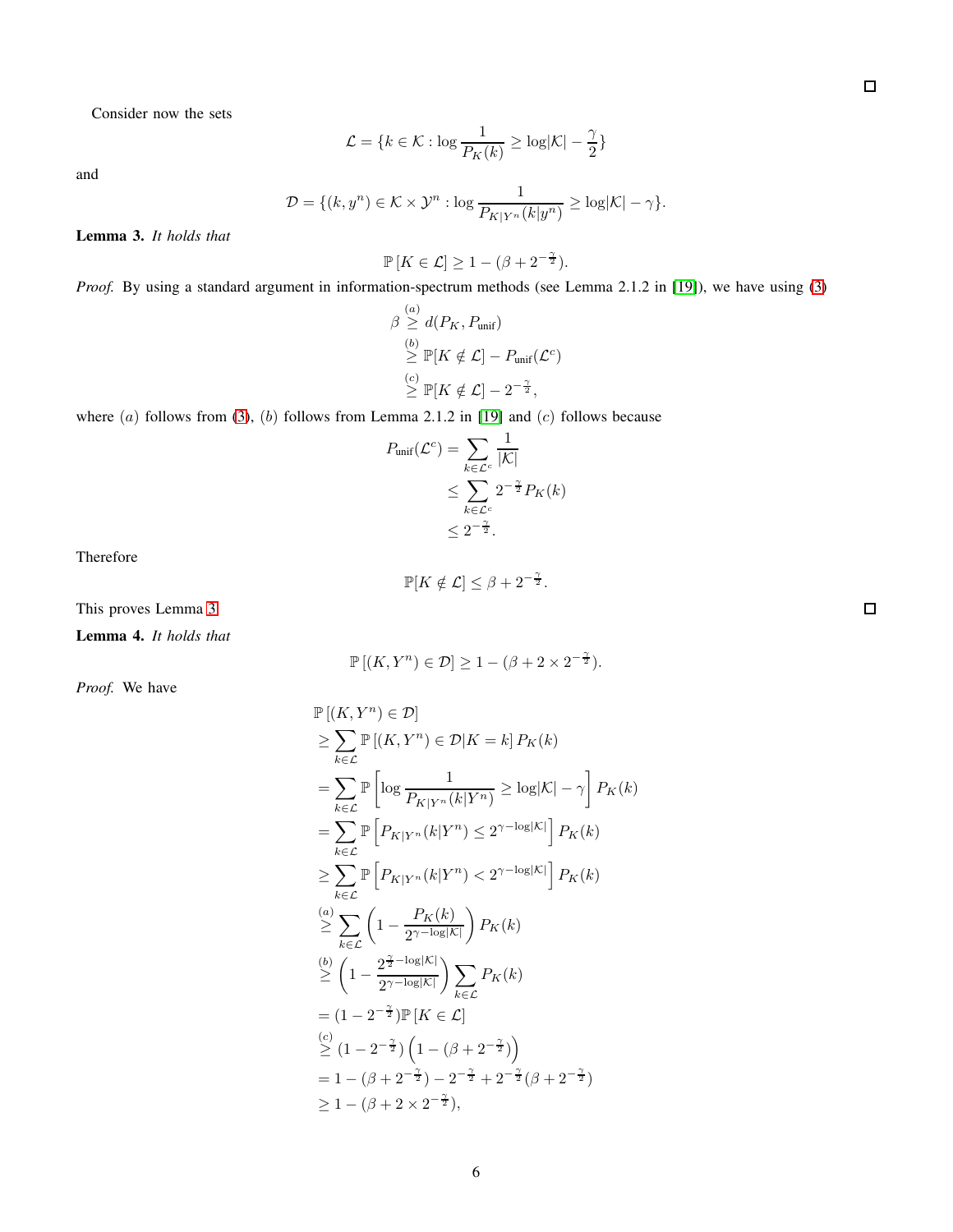where (a) follows from Markov's inequality since  $P_K(k) = \mathbb{E}\left[P_{K|Y^n}(k|Y^n)\right]$ , (b) follows because for  $k \in \mathcal{L}$ , we know that  $P_K(k) \leq 2^{\frac{\gamma}{2} - \log|\mathcal{K}|}$ , (c) and (d) follows from Lemma [3.](#page-5-0) This proves Lemma [4.](#page-5-1)

Define the sets

$$
\mathcal{S}_1 = \{ (x^n, z^n) : \frac{1}{n} i(\Lambda(x^n); z^n) \le \underline{I}(T; \mathbf{Z}) + \epsilon \},
$$
  

$$
\mathcal{S}_2 = \{ (x^n, y^n, z^n) : \Phi(x^n) = \Psi(y^n, z^n) \},
$$

and

$$
\mathcal{S}_3 = \{ (x^n, y^n) : (\Phi(x^n), y^n) \in \mathcal{D} \}.
$$

Let  $S = S_1 \cap S_2 \cap S_3$ . Inspired by [\[17\]](#page-12-1), we change the probability measure by defining

$$
P_{\tilde{X}^n, \tilde{Y}^n, \tilde{Z}^n}(x^n, y^n, z^n) = \frac{P_{X^n, Y^n, Z^n}(x^n, y^n, z^n) \mathbb{1}\left[ (x^n, y^n, z^n) \in \mathcal{S} \right]}{\mathbb{P}\left[ (X^n, Y^n, Z^n) \in \mathcal{S} \right]},
$$

where  $\mathbb{1}[\cdot]$  is the indicator function.

Let  $(\tilde{X}^n, \tilde{Y}^n, \tilde{Z}^n) \sim P_{\tilde{X}^n, \tilde{Y}^n, \tilde{Z}^n}$ . In order to show that  $(\tilde{X}^n, \tilde{Y}^n, \tilde{Z}^n)$  is well-defined, we will show that  $\mathbb{P}[(X^n, Y^n, Z^n) \in S] > 0$  in what follows.

<span id="page-6-0"></span>Lemma 5. *It holds that*

$$
\mathbb{P}[(X^n, Y^n, Z^n) \in \mathcal{S}] > \frac{\alpha + \beta}{2} > 0.
$$

*Proof.* We have

$$
\mathbb{P}[(X^n, Y^n, Z^n) \in \mathcal{S}]
$$
\n
$$
\geq 1 - \mathbb{P}[(X^n, Y^n) \notin \mathcal{S}_3] - \mathbb{P}[(X^n, Y^n, Z^n) \notin \mathcal{S}_2] - \mathbb{P}[(X^n, Z^n) \notin \mathcal{S}_1]
$$
\n
$$
= 1 - \mathbb{P}[(K, Y^n) \notin \mathcal{D}] - \mathbb{P}[K \neq L] - \mathbb{P}[(X^n, Z^n) \notin \mathcal{S}_1]
$$
\n
$$
\stackrel{(a)}{\geq} 1 - (\beta + 2 \times 2^{-\frac{\gamma}{2}}) - \alpha - \mathbb{P}[(X^n, Z^n) \notin \mathcal{S}_1]
$$
\n
$$
= 1 - (\beta + 2 \times 2^{-\frac{\gamma}{2}}) - \alpha - \mathbb{P}\left[\frac{1}{n}i(T^n; Z^n) > \underline{I}(T; \mathbf{Z}) + \epsilon\right]
$$
\n
$$
= 1 - \left[\alpha + \beta + \mathbb{P}\left[\frac{1}{n}i(T^n; Z^n) > \underline{I}(T; \mathbf{Z}) + \epsilon\right]\right] - 2 \times 2^{-\frac{\gamma}{2}}
$$
\n
$$
\stackrel{(b)}{=} \frac{1 - [\alpha + \beta + \mathbb{P}[\frac{1}{n}i(T^n; Z^n) > \underline{I}(T; \mathbf{Z}) + \epsilon]]}{2}
$$
\n
$$
\stackrel{(c)}{=} \frac{\alpha + \beta}{2}.
$$

where (a) follows from Lemma [4](#page-5-1) and from [\(1\)](#page-1-2), (b) follows because for  $\gamma = 2 \log \left( \frac{4}{1 - [\alpha + \beta + \mathbb{P}[\frac{1}{n}i(T^n;Z^n) > I(T; \mathbf{Z}) + \epsilon]]} \right)$ , we have

$$
2 \times 2^{-\frac{\gamma}{2}} = \frac{1 - \left[ \alpha + \beta + \mathbb{P}\left[\frac{1}{n}i(T^n; Z^n) > \underline{I}(T; \mathbf{Z}) + \epsilon\right] \right]}{2}
$$

and  $(c)$  follows from  $(7)$ .

This proves Lemma [5.](#page-6-0)

Consider an execution of the protocol for input  $(\tilde{X}^n, \tilde{Y}^n) \sim P_{\tilde{X}^n, \tilde{Y}^n}$ . Let  $\tilde{K} = \Phi(\tilde{X}^n)$ . Let  $\tilde{T}^n = \Lambda(\tilde{X}^n)$  be the new channel input sequence.  $\tilde{Z}^n$  is then its corresponding output sequence. We further define  $\tilde{L} = \Psi(\tilde{Y}^n, \tilde{Z}^n)$ . Here,  $\tilde{K}$  is equal to  $\tilde{L}$  with probability one. Furthermore, since for every  $(x^n, y^n, z^n) \in S$ ,

$$
\frac{1}{n}i\left(\Lambda(x^n), z^n\right) \leq \underline{I}(T; \mathbf{Z}) + \epsilon,
$$

we have

$$
\mathbb{E}\left[\frac{1}{n}i\left(\Lambda(\tilde{X}^n),\tilde{Z}^n\right)\right]\leq\underline{I}(\boldsymbol{T};\boldsymbol{Z})+\epsilon.
$$

 $\Box$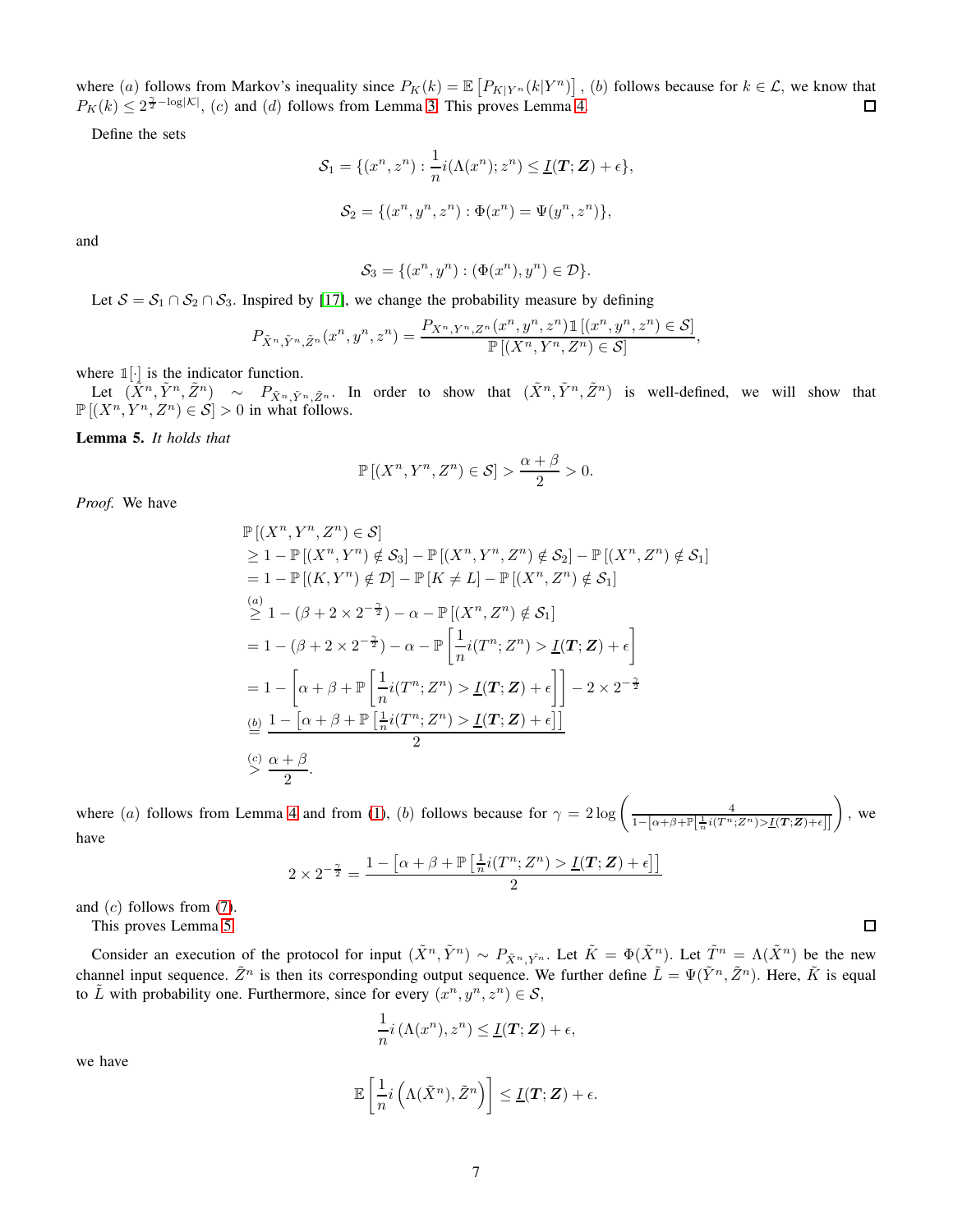Therefore

<span id="page-7-1"></span>
$$
\frac{1}{n}I(\tilde{T}^n; \tilde{Z}^n) \le \underline{I}(T; Z) + \epsilon.
$$
\n(8)

<span id="page-7-0"></span>Lemma 6. *It holds that*

$$
\log |\mathcal{K}| \leq \log \frac{32}{(\alpha+\beta)^3} + H(\tilde{K}|\tilde{Y}^n).
$$

*Proof.* For any  $(k, y^n) \in \text{supp}(P_{\tilde{K}, \tilde{Y}^n})$ , we have

$$
\frac{P_{\tilde{K},\tilde{Y}^n}(k,y^n)}{P_{Y^n}(y^n)} = \frac{1}{P_{Y^n}(y^n)} \sum_{\substack{x^n,z^n\\(x^n,y^n,z^n)\in\mathcal{S}\\(x^n,y^n,z^n)\in\mathcal{S}}} P_{\tilde{X}^n,\tilde{Y}^n,\tilde{Z}^n}(x^n,y^n,z^n)
$$
\n
$$
= \frac{1}{P_{Y^n}(y^n)} \sum_{\substack{x^n,z^n\\(x^n,y^n,z^n)\in\mathcal{S}\\(x^n,y^n)=k}} \frac{P_{X^n,Y^n,Z^n}(x^n,y^n,z^n)}{\mathbb{P}[(X^n,Y^n,Z^n)\in\mathcal{S}]}
$$
\n
$$
\leq \frac{P_{K,Y^n}(k,y^n)}{P_{Y^n}(y^n)\mathbb{P}[(X^n,Y^n,Z^n)\in\mathcal{S}]}
$$
\n
$$
= \frac{P_{K|Y^n}(k|y^n)}{\mathbb{P}[(X^n,Y^n,Z^n)\in\mathcal{S}]}
$$
\n
$$
\overset{(a)}{\leq} \frac{2^{\gamma}}{|K|\mathbb{P}[(X^n,Y^n,Z^n)\in\mathcal{S}]}
$$
\n
$$
\overset{(b)}{\leq} \frac{\left(\frac{4}{\alpha+\beta}\right)^2}{|K|\frac{(\alpha+\beta)}{2}}
$$
\n
$$
= \frac{32}{|K|(\alpha+\beta)^3},
$$

where (a) follows because  $(k, y^n) \in \mathcal{D}$  and (b) follows from Lemma [2](#page-4-3) and from Lemma [5.](#page-6-0) Therefore for every  $(k, y^n) \in \text{supp}(P_{\tilde{K}, \tilde{Y}^n})$ , we have

$$
|\mathcal{K}| \le \frac{32}{(\alpha+\beta)^3} \frac{1}{\frac{P_{\tilde{K},\tilde{Y}^n}(k,y^n)}{P_{Y^n}(y^n)}}.
$$

This implies that for any  $(k, y^n) \in \text{supp}(P_{\tilde{K}, \tilde{Y}^n})$ , we have

$$
\log |\mathcal{K}| \le \log \frac{32}{(\alpha + \beta)^3} - \log \frac{P_{\tilde{K}, \tilde{Y}^n}(k, y^n)}{P_{Y^n}(y^n)}
$$

As a result, it follows that

$$
\log \lvert \mathcal{K} \rvert \leq \log \frac{32}{(\alpha+\beta)^3} + \min_{(k,y^n)\in \text{supp}(P_{\tilde{K},\tilde{Y}^n})} - \log \frac{P_{\tilde{K},\tilde{Y}^n}(k,y^n)}{P_{Y^n}(y^n)}
$$

Now, it holds that

$$
\min_{(k,y^n)\in \text{supp}(P_{\tilde{K},\tilde{Y}^n})} - \log \frac{P_{\tilde{K},\tilde{Y}^n}(k,y^n)}{P_{Y^n}(y^n)}
$$
\n
$$
\leq \mathbb{E}\left[-\log \frac{P_{\tilde{K},\tilde{Y}^n}(\tilde{K},\tilde{Y}^n)}{P_{Y^n}(\tilde{Y}^n)}\right]
$$
\n
$$
= \mathbb{E}\left[-\log P_{\tilde{K}|\tilde{Y}^n}(\tilde{K}|\tilde{Y}^n)\right] - \mathbb{E}\left[\log \frac{P_{\tilde{Y}^n}(\tilde{Y}^n)}{P_{Y^n}(\tilde{Y}^n)}\right]
$$
\n
$$
= H(\tilde{K}|\tilde{Y}^n) - D(P_{\tilde{Y}^n}||P_{Y^n})
$$
\n
$$
\leq H(\tilde{K}|\tilde{Y}^n).
$$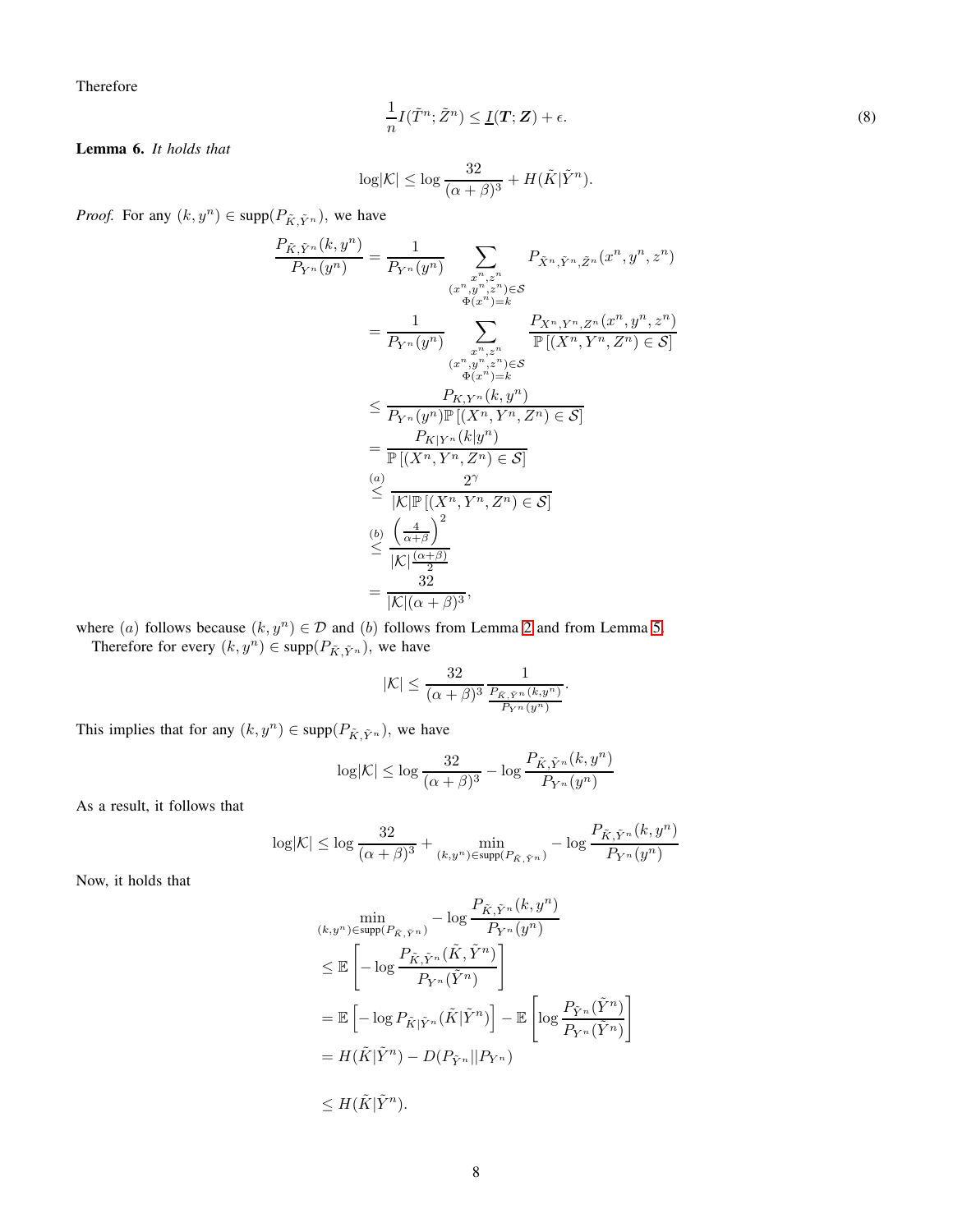It follows that

$$
\log |\mathcal{K}| \leq \log \frac{32}{(\alpha+\beta)^3} + H(\tilde{K}|\tilde{Y}^n).
$$

This completes the proof of the lemma.

Now, we continue with the converse proof. It holds using lemma [6](#page-7-0) that

$$
\frac{1}{n}H(K|Y^n) \le \frac{1}{n}\log|\mathcal{K}|
$$
\n
$$
\le \frac{1}{n}H(\tilde{K}|\tilde{Y}^n) + \frac{1}{n}\log\frac{32}{(\alpha+\beta)^3}.
$$
\n(9)

We have

<span id="page-8-0"></span>
$$
\frac{1}{n}H(\tilde{K}|\tilde{Y}^n) = \frac{1}{n}I(\tilde{K};\tilde{Z}^n|\tilde{Y}^n) + \frac{1}{n}H(\tilde{K}|\tilde{Y}^n,\tilde{Z}^n)
$$
\n(10)

On the one hand, it holds that

$$
\frac{1}{n}I(\tilde{K}; \tilde{Z}^n | \tilde{Y}^n) \leq \frac{1}{n}I(\tilde{X}^n \tilde{K}; \tilde{Z}^n | \tilde{Y}^n)
$$
\n
$$
\leq \frac{1}{n}I(\tilde{T}^n; \tilde{Z}^n | \tilde{Y}^n)
$$
\n
$$
= \frac{1}{n}H(\tilde{Z}^n | \tilde{Y}^n) - \frac{1}{n}H(\tilde{Z}^n | \tilde{T}^n, \tilde{Y}^n)
$$
\n
$$
\stackrel{\text{(b)}{=} } \frac{1}{n}H(\tilde{Z}^n | \tilde{Y}^n) - \frac{1}{n}H(\tilde{Z}^n | \tilde{T}^n)
$$
\n
$$
\leq \frac{1}{n}H(\tilde{Z}^n) - \frac{1}{n}H(\tilde{Z}^n | \tilde{T}^n)
$$
\n
$$
= \frac{1}{n}I(\tilde{T}^n; \tilde{Z}^n)
$$
\n
$$
\stackrel{\text{(d)}}{\leq} \underline{I}(T; \mathbf{Z}) + \epsilon,
$$

where (a) follows from the Data Processing Inequality because  $\tilde{Y}^n \oplus \tilde{X}^n \tilde{K} \oplus \tilde{T}^n \oplus \tilde{Z}^n$  forms a Markov chain, (b) follows because  $\tilde{Y}^n \in \tilde{X}^n \tilde{K} \in \tilde{T}^n \in \tilde{Z}^n$  forms a Markov chain, (c) follows because conditioning does not increase entropy and (d) follows from [\(8\)](#page-7-1).

On the other hand, since  $\tilde{K}$  is equal to  $\tilde{L} = \Psi(\tilde{Y}^n, \tilde{Z}^n)$  with probability one, it holds that

$$
H(\tilde{K}|\tilde{Y}^n, \tilde{Z}^n) = 0.
$$

As a result, we have using [\(10\)](#page-8-0)

$$
\frac{1}{n}H(\tilde{K}|\tilde{Y}^n) \leq \underline{I}(\mathbf{T};\mathbf{Z}) + \epsilon.
$$

From [\(9\)](#page-8-1), it follows that for  $\alpha + \beta < \frac{1}{2}$ 

$$
\frac{1}{n}H(K|Y^n) \le \underline{I}(\mathbf{T}; \mathbf{Z}) + \epsilon + \frac{1}{n}\log\frac{32}{(\alpha+\beta)^3}.
$$

Since  $\alpha, \beta > 0$  can be chosen arbitrarily, we can choose them to be arbitrarily small. It follows that  $2(\alpha + \beta)$  is arbitrarily small. From the definition of  $\underline{I}(T;Z)$ , we know that for any  $\zeta > 0$ ,

$$
0 < \lim_{n \to \infty} \mathbb{P}\left[\frac{1}{n} i(T^n; Z^n) \leq \underline{I}(T; \mathbf{Z}) + \zeta\right].
$$

Therefore, by choosing  $\alpha$  and  $\beta$  to be arbitrarily small positive constants, we can choose an arbitrarily small  $\epsilon > 0$  satisfying

$$
2(\alpha + \beta) < \lim_{n \to \infty} \mathbb{P}\left[\frac{1}{n} i(T^n; Z^n) \leq \underline{I}(T; \mathbf{Z}) + \epsilon\right].
$$

As a result,

$$
\frac{H(K|Y^n)}{n} \le \underline{I}(T; \mathbf{Z}) + \alpha'(n)
$$

<span id="page-8-1"></span> $\Box$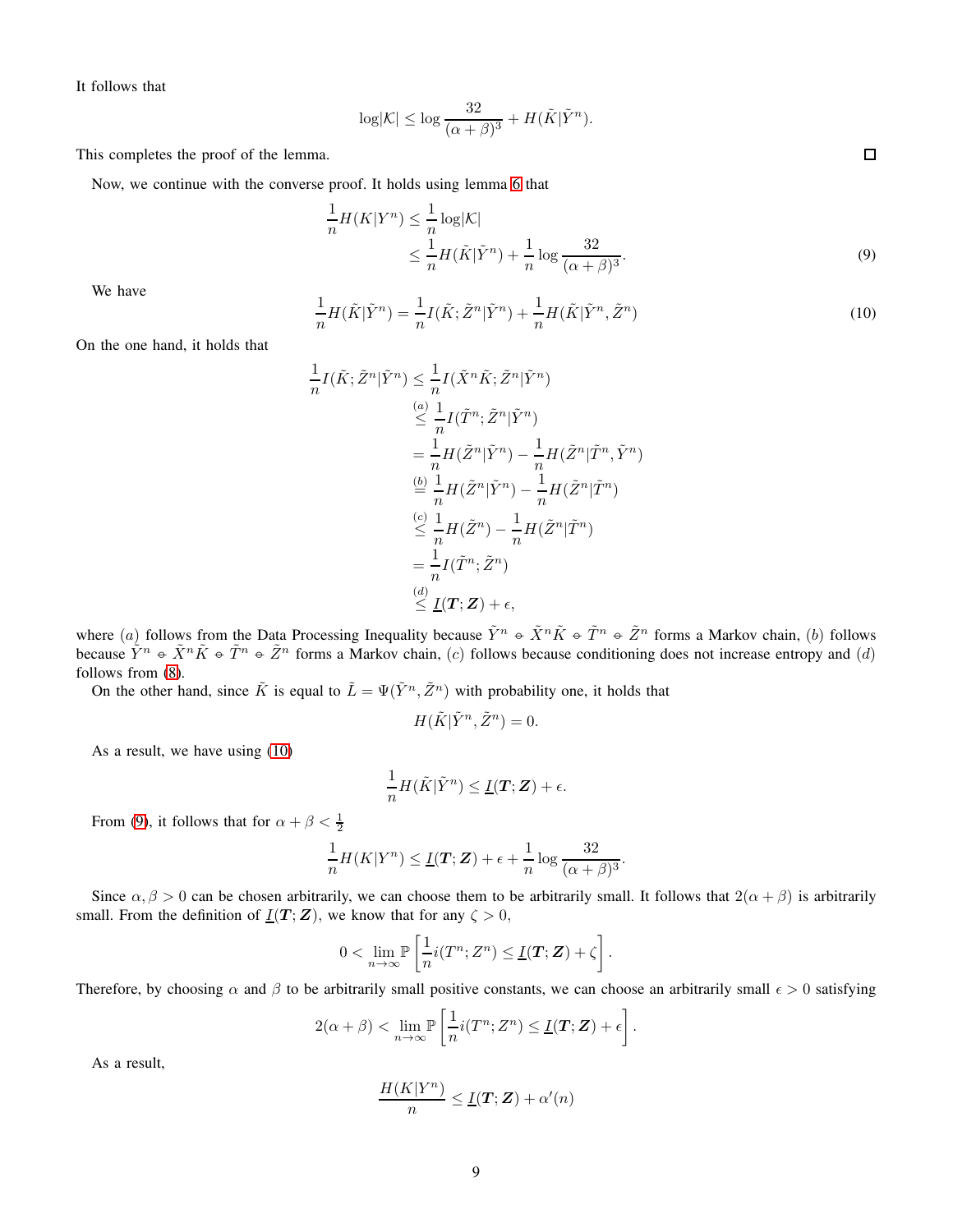for some  $\alpha'(n)$ , where  $\lim_{n\to\infty}\alpha'(n)$  can be made arbitrarily small for  $\alpha, \beta, \epsilon$  chosen arbitrarily small. From Theorem [1,](#page-2-5) we know that

$$
\underline{I}(T;Z)\leq C(W).
$$

We deduce then that

$$
\frac{H(K|Y^n)}{n} \le C(W) + \alpha'(n).
$$

Since the joint distribution of  $X_J$  and  $Y_J$  is equal to  $P_{XY}$ ,  $\frac{H(K)}{n}$  $\frac{(K)}{n}$  is upper-bounded by  $I(U;X)$  subject to  $I(U;X)$  –  $I(U;Y) \leq C(W) + \alpha'(n)$  with U satisfying  $U \in X \in Y$ . As a result, it holds that

$$
\frac{H(K)}{n} \le \max_{\substack{U \\ U \in X \text{ or } Y \\ I(U;X) - I(U;Y) \le C(W) + \alpha'(n)}} I(U;X).
$$

#### IV. DIRECT PROOF OF THEOREM [2](#page-3-1)

<span id="page-9-0"></span>The proof of the direct part is rather standard. It suffices to extend the UCR generation scheme provided in [\[1\]](#page-11-0) to arbitrary single-user channels.

*1)* If  $C(W) = 0$ : In this case, no communication over the channel is possible. Therefore, it follows from [\[1\]](#page-11-0) that

$$
C_{UCR}(P_{XY}, W) = \max_{\substack{U \\ U \in X \in Y \\ I(U;X) - I(U;Y) \le 0}} I(U;X)
$$

$$
= \max_{\substack{U \in X \in Y \\ U \in X \in Y \\ I(U;X) - I(U;Y) \le C(W)}} I(U;X).
$$

*2)* If  $C(W) > 0$ : We extend the coding scheme provided in [\[1\]](#page-11-0) to arbitary single-user channels. By continuity, it suffices to show that

$$
\max_{\substack{U \\ U \in X \in Y \\ I(U;X) - I(U;Y) \le C'}} I(U;X)
$$

is an achievable UCR rate for every  $C' < C(W)$ . Let U be a random variable satisfying  $U \oplus X \oplus Y$  and  $I(U;X) - I(U;Y) \leq$ C'. Let the maximum error probability  $\alpha > 0$ . Let  $\delta, \beta > 0$ . We are going to show that  $H = I(U;X)$  is an achievable UCR rate. Without loss of generality, assume that the distribution of U is a possible type for block-length n. For some  $\mu > 0$ , we let

$$
N_1 = \lfloor 2^{n[I(U;X) - I(U;Y) + 3\mu]} \rfloor
$$
  
\n
$$
N_2 = \lfloor 2^{n[I(U;Y) - 2\mu]} \rfloor.
$$

For each pair  $(i, j)$  with  $1 \le i \le N_1$  and  $1 \le j \le N_2$ , we define a random sequence  $U_{i,j} \in \mathcal{U}^n$  of type  $P_U$ . Let  $M = U_{1,1}, \ldots, U_{N_1,N_2}$  be the joint random variable of all  $U_{i,j}$ s. We further define the following two sets which depend on M:

<span id="page-9-1"></span>
$$
S_1(\mathbf{M}) = \{(\boldsymbol{x},\boldsymbol{y}): (\Phi(\boldsymbol{x}),\boldsymbol{x},\boldsymbol{y})\in \mathcal{T}_{U,X,Y}^n\}
$$

and

$$
S_2(\mathbf{M}) = \{ (\boldsymbol{x}, \boldsymbol{y}) : (\boldsymbol{x}, \boldsymbol{y}) \in S_1(\mathbf{M}) \text{ s.t. } \exists \ U_{i,\ell} \neq U_{i,j} = \Phi(\boldsymbol{x})
$$
  
jointly *UY*-typical with  $\boldsymbol{y}$  (with the same first index *i*) $\}.$ 

It is proved in [\[1\]](#page-11-0) that

$$
\mathbb{E}_{\mathbf{M}}\left[\mathbb{P}\left[(X^n, Y^n) \notin S_1(\mathbf{M})\right] + \mathbb{P}\left[(X^n, Y^n) \in S_2(\mathbf{M})\right]\right] \le \zeta(n),\tag{11}
$$

where  $\zeta(n) \leq \frac{\alpha}{2}$  for sufficiently large *n*. We choose a realization  $m = u_{1,1}, \ldots, u_{N_1,N_2}$  satisfying:

 $\mathbb{P}[(X^n, Y^n) \notin S_1(\mathbf{m})] + \mathbb{P}[(X^n, Y^n) \in S_2(\mathbf{m})] \leq \beta.$ 

From [\(11\)](#page-9-1), we know that such a realization exists. We assume that each  $u_{i,j}$ ,  $i = 1...N_1$ ,  $j = 1...N_2$ , is known to both terminals. This means that  $N_1$  codebooks  $C_i$ ,  $1 \le i \le N_1$ , are known to both terminals, where each codebook contains  $N_2$ sequences,  $u_{i,j}, j = 1, \ldots, N_2$ .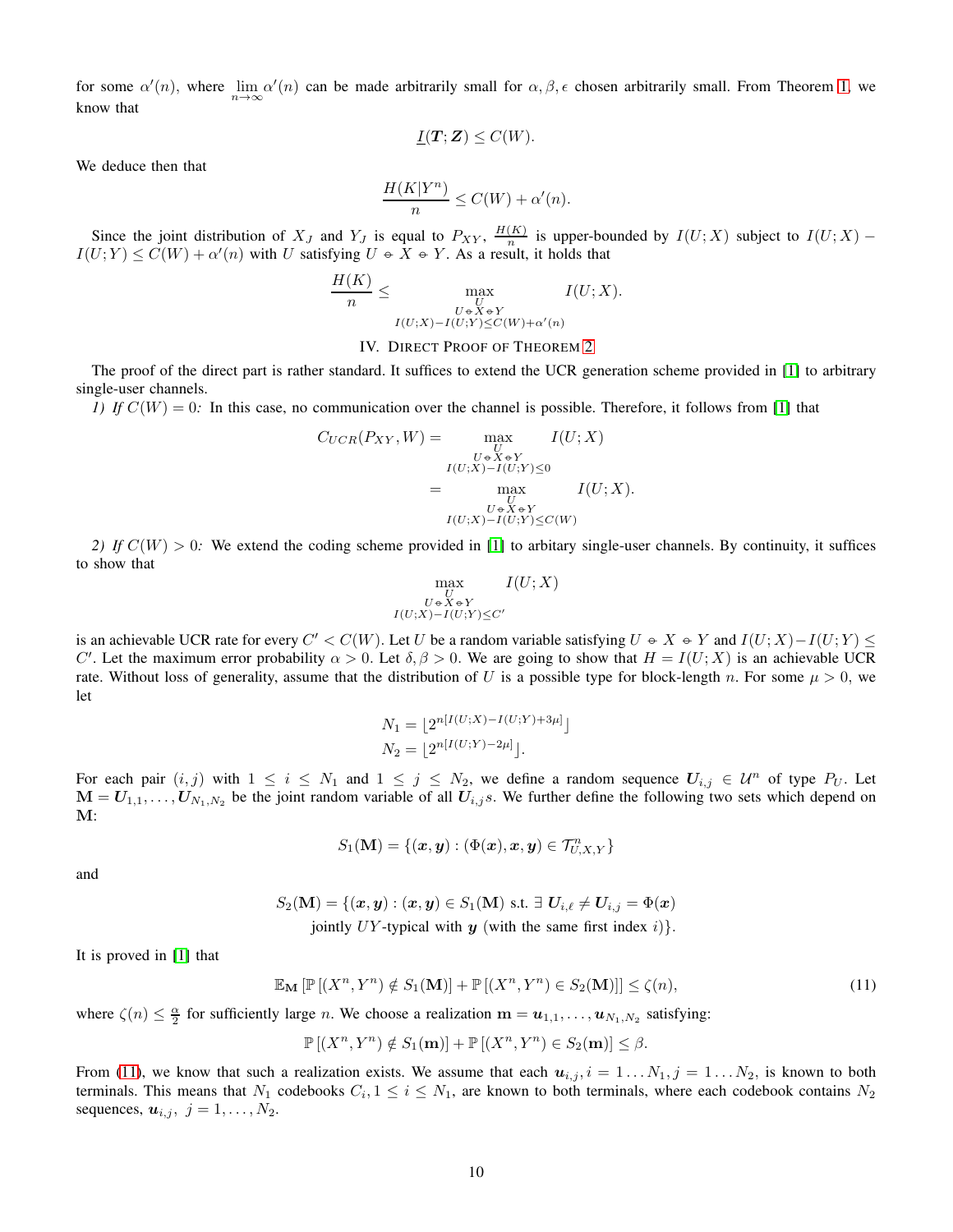Let x be any realization of  $X^n$  and y be any realization of  $Y^n$ . Let  $\Phi(x) = u_{ij}$ , if  $u_{ij}$  is jointly UX-typical with x (either one if there are several). Let  $f_1(x) = i$  if  $\Phi(x) \in C_i$ . If no such a  $u_{i,j}$  exists, then  $f_1(x) = N_1 + 1$  and  $\Phi(x)$  is set to a constant sequence  $u_0$  different from all the  $u_{ij}$ 's, jointly UX-typical with none of the realizations of  $X^n$  and known to both terminals.

## Remark 3. It holds that

$$
S_3^c(\mathbf{m}) \subseteq S_1^c(\mathbf{m}),
$$

where

$$
S_3(\mathbf{m}) = \{\mathbf{x} : \exists (i,j) \text{ s.t } (\mathbf{u}_{ij}, \mathbf{x}) \in \mathcal{T}_{U,X}^n \}.
$$

Since  $C' < C(W)$ , we choose  $\mu$  to be sufficiently small such that

$$
\frac{\log ||f_1||}{n} = \frac{\log(N_1 + 1)}{n} \le C(W) - \mu',
$$
\n(12)

for some  $\mu' > 0$ , The message  $i^* = f_1(x)$ , with  $i^* \in \{1, ..., N_1 + 1\}$ , is encoded to a sequence t using a code sequence  $(\Gamma_n^{\star})_{n=1}^{\infty}$  with rate  $\frac{\log |\Gamma_n^{\star}|}{n} = \frac{\log ||f_1||}{n}$  $\frac{||f_1||}{n}$  satisfying [\(12\)](#page-10-0) and with error probability  $e(\Gamma_n^*)$  satisfying for sufficiently large n

<span id="page-10-0"></span>
$$
e(\Gamma_n^\star) \leq \theta
$$

where  $\theta$  is a positive constant satisfying  $\theta \leq \frac{\alpha}{2}$ . Here,  $||f_1||$  refers to the cardinality of the set of messages  $\{i^* : i^* =$  $1, \ldots, N_1 + 1$ . From the definition of the transmission capacity, we know that such a code sequence exists. The sequence t is sent over the single-user channel. Let z be the channel output sequence. Terminal B decodes the message  $\tilde{i}^*$  from the knowledge of z. Let  $\Psi(y, z) = u_{\tilde{i}^*, j}$  if  $u_{\tilde{i}^*, j}$  and y are jointly UY-typical. If there is no such a  $u_{\tilde{i}^*, j}$  or there are several, we set  $\Psi(y, z) = u_0$  (since K and  $\tilde{L}$  must have the same alphabet). Now, we are going to show that the requirements in [\(1\)](#page-1-2), [\(2\)](#page-2-1), [\(3\)](#page-2-0) and [\(4\)](#page-2-4) are satisfied. Clearly, [\(2\)](#page-2-1) is satisfied for  $c = H(X) + \mu + 1$  because

$$
|\mathcal{K}| = N_1 N_2 + 1
$$
  
\n
$$
\leq 2^{n[I(U;X) + \mu]} + 1
$$
  
\n
$$
\leq 2^{n[H(X) + \mu + 1]}.
$$

We define next for any  $(i, j) \in \{1, \ldots, n\} \times \{1, \ldots, n\}$  the set

 $\mathcal{R} = \{ \mathbf{x} \in \mathcal{X}^n \text{ s.t. } (\mathbf{u}_{i,j}, \mathbf{x}) \text{ jointly } UX\text{-typical} \}.$ 

Then, it holds that

$$
\mathbb{P}[K = u_{i,j}] = \sum_{\mathbf{x} \in \mathcal{R}} \mathbb{P}[K = u_{i,j}|X^n = \mathbf{x}] P_X^n(\mathbf{x}) + \sum_{\mathbf{x} \in \mathcal{R}^c} \mathbb{P}[K = u_{i,j}|X^n = \mathbf{x}] P_X^n(\mathbf{x})
$$
  
\n
$$
\stackrel{(i)}{=} \sum_{\mathbf{x} \in \mathcal{R}} \mathbb{P}[K = u_{i,j}|X^n = \mathbf{x}] P_X^n(\mathbf{x})
$$
  
\n
$$
\leq \sum_{\mathbf{x} \in \mathcal{R}} P_X^n(\mathbf{x})
$$
  
\n
$$
= P_X^n(\{\mathbf{x} : (\mathbf{u}_{i,j}, \mathbf{x}) \text{ jointly } U X \text{-typical}\})
$$
  
\n
$$
= 2^{-nI(U;X) - \kappa(n)},
$$

for some  $\kappa(n) > 0$  with  $\lim_{n \to \infty} \frac{\kappa(n)}{n} = 0$ , where (i) follows because for  $(u_{i,j}, \mathbf{x})$  being not jointly UX-typical, we have  $\mathbb{P}[K = u_{i,j} | X^n = x] = 0$ . This yields

$$
H(K) \ge nI(U;X) - \kappa'(n)
$$

for some  $\kappa'(n) > 0$  with  $\lim_{n \to \infty} \frac{\kappa'(n)}{n} = 0$ . Therefore, for sufficiently large n, it holds that

$$
\frac{H(K)}{n} > H - \delta.
$$

Thus, [\(4\)](#page-2-4) is satisfied. Now, we have

$$
d(P_K, P_{\text{unif}}) = \frac{1}{2} \sum_{k \in \mathcal{K}} |P_K(k) - \frac{1}{|\mathcal{K}|} | \leq \kappa''(n)
$$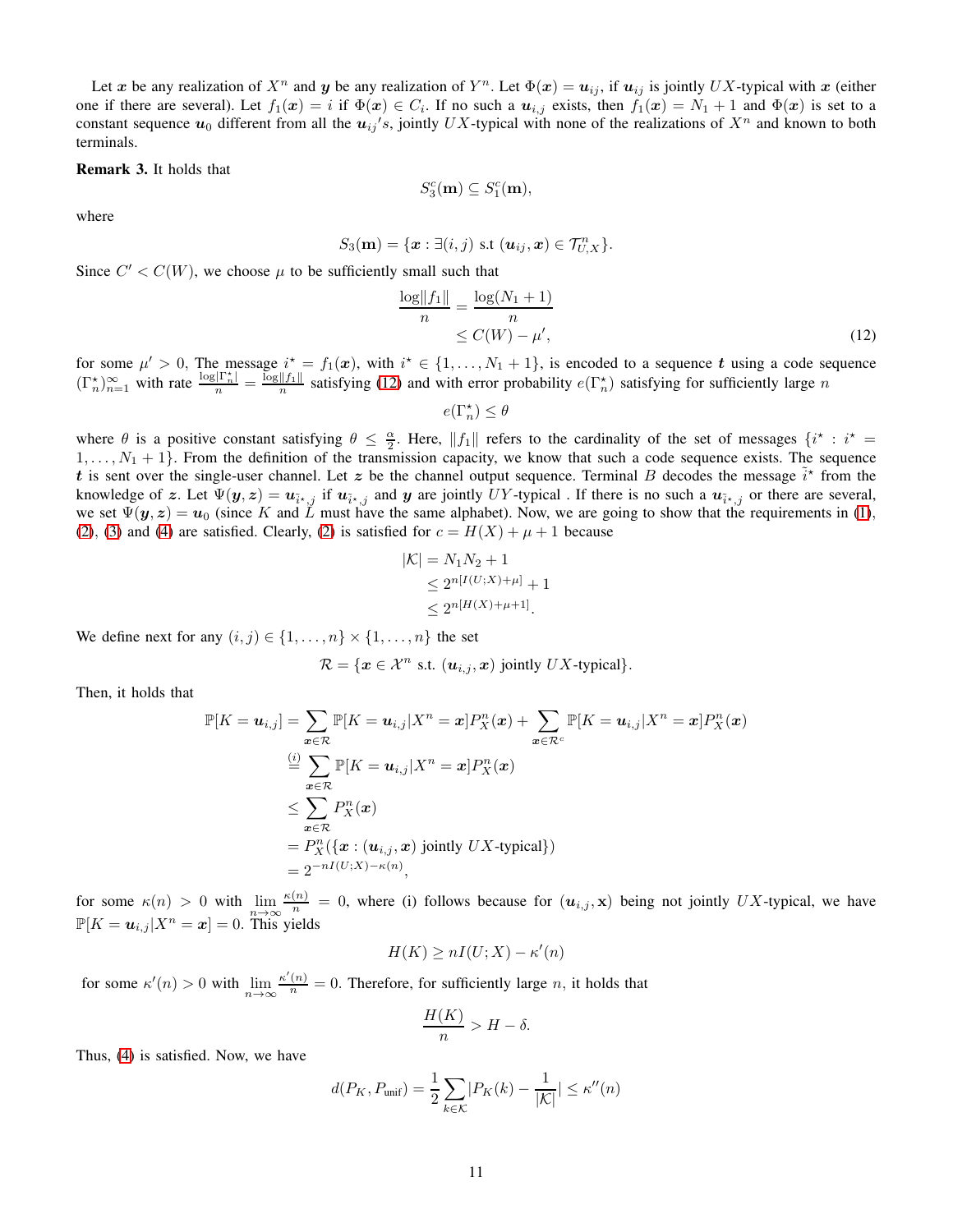for some  $\kappa''(n) > 0$  with  $\lim_{n \to \infty} \kappa''(n) = 0$ . Therefore, for sufficiently large  $n, \kappa''(n) \le \beta$ . This proves [\(3\)](#page-2-0).

Now, it remains to prove that [\(1\)](#page-1-2) is satisfied. For this purpose, we define the following event:

 $\mathcal{D}_{\mathbf{m}} = \mathfrak{m}(\mathbf{X}^n)$  is equal to none of the  $\mathbf{u}_{i,j}$ 's".

We denote its complement by  $\mathcal{D}_m^c$ . We further define  $I^* = f_1(X^n)$  to be the random message generated by Terminal A and  $\tilde{I}^*$  to be the random message decoded by Terminal B. We have

$$
\mathbb{P}[K \neq L] = \mathbb{P}[K \neq L | I^* = \tilde{I}^*] \mathbb{P}[I^* = \tilde{I}^*] + \mathbb{P}[K \neq L | I^* \neq \tilde{I}^*] \mathbb{P}[I^* \neq \tilde{I}^*]
$$
  
\n
$$
\leq \mathbb{P}[K \neq L | I^* = \tilde{I}^*] + \mathbb{P}[I^* \neq \tilde{I}^*].
$$

Here,

$$
\mathbb{P}[K \neq L | I^* = \tilde{I}^*] = \mathbb{P}[K \neq L | I^* = \tilde{I}^*, \mathcal{D}_{\mathbf{m}}] \mathbb{P}[\mathcal{D}_{\mathbf{m}} | I^* = \tilde{I}^*] + \mathbb{P}[K \neq L | I^* = \tilde{I}^*, \mathcal{D}_{\mathbf{m}}^c] \mathbb{P}[\mathcal{D}_{\mathbf{m}}^c | I^* = \tilde{I}^*]
$$
  
\n
$$
\stackrel{\text{(i)}}{=} \mathbb{P}[K \neq L | I^* = \tilde{I}^*, \mathcal{D}_{\mathbf{m}}^c] \mathbb{P}[\mathcal{D}_{\mathbf{m}}^c | I^* = \tilde{I}^*]
$$
  
\n
$$
\leq \mathbb{P}[K \neq L | I^* = \tilde{I}^*, \mathcal{D}_{\mathbf{m}}^c],
$$

where (*i*) follows from  $\mathbb{P}[K \neq L | I^* = \tilde{I}^*, \mathcal{D}_m] = 0$ , since conditioned on  $I^* = \tilde{I}^*$  and  $\mathcal{D}_m$ , we know that K and L are both equal to  $u_0$ . It follows that

$$
\mathbb{P}[K \neq L] \leq \mathbb{P}[K \neq L | I^* = \tilde{I}^*, \mathcal{D}^c_{\mathbf{m}}] + \mathbb{P}[I^* \neq \tilde{I}^*]
$$
  
\n
$$
\leq \mathbb{P}[(X^n, Y^n) \in S^c_{1}(\mathbf{m}) \cup S_{2}(\mathbf{m})] + \mathbb{P}[I^* \neq \tilde{I}^*]
$$
  
\n
$$
\stackrel{(a)}{=} \mathbb{P}[(X^n, Y^n) \notin S_{1}(\mathbf{m})] + \mathbb{P}[(X^n, Y^n) \in S_{2}(\mathbf{m})] + \mathbb{P}[I^* \neq \tilde{I}^*]
$$
  
\n
$$
\leq \zeta(n) + \mathbb{P}[I^* \neq \tilde{I}^*],
$$
  
\n
$$
\leq \zeta(n) + \theta
$$
  
\n
$$
\leq \alpha.
$$

<span id="page-11-14"></span>where (a) follows because  $S_1^c(\mathbf{m})$  and  $S_2(\mathbf{m})$  are disjoint. This completes the direct proof of Theorem.

### V. CONCLUSION

In our work, we studied the problem of UCR generation over arbitrary point-to-point channels. We established a general expression for the UCR capacity that holds for arbitrary single-user channels by making use of the transmission capacity formula elaborated in [\[16\]](#page-12-0). As a future work, it would be interesting to investigate the problem of CR generation in the multi-user setting.

#### **REFERENCES**

- <span id="page-11-0"></span>[1] R. Ahlswede and I. Csiszár, "Common randomness in information theory and cryptography. II. CR capacity," in IEEE Transactions on Information Theory, vol. 44, no. 1, pp. 225-240, Jan. 1998.
- <span id="page-11-2"></span><span id="page-11-1"></span>[2] R. Ahlswede and G. Dueck, "Identification via channels," in IEEE Transactions on Information Theory, vol. 35, no. 1, pp. 15-29, Jan. 1989.
- <span id="page-11-3"></span>[3] R. Ahlswede, "General theory of information transfer: Updated,"Dis-crete Applied Mathematics, vol. 156, pp. 1348–1388, 05 2008.
- [4] R. Ahlswede, Watermarking Identification Codes with Related Topics on Common Randomness. Cham: Springer International Publishing, 2021, pp. 271–325. [Online]. Available: https://doi.org/10.1007/978-3-030-65072-8 16
- <span id="page-11-5"></span><span id="page-11-4"></span>[5] C. E. Shannon, "A mathematical theory of communication," Bell System Technical Journal, vol. 27, pp. 379–423, 623–656, July, October 1948.
- [6] P. Moulin, "The role of information theory in watermarking and its application to image watermarking," Signal Processing, vol. 81, no. 6, pp. 1121 1139, 2001, special section on Information theoretic aspects of digital watermarking.
- [7] R. Ahlswede and N. Cai, "Watermarking Identification Codes with Related Topics on Common Randomness," Berlin, Heidelberg: Springer Berlin Heidelberg, pp. 107–153, 2006.
- <span id="page-11-6"></span>[8] Y. Steinberg and N. Merhav, "Identification in the presence of side information with application to watermarking," in IEEE Transactions on Information Theory, vol. 47, no. 4, pp. 1410-1422, May 2001.
- <span id="page-11-7"></span>[9] H. Boche and C. Deppe, "Secure Identification for Wiretap Channels; Robustness, Super-Additivity and Continuity," in IEEE Transactions on Information Forensics and Security, vol. 13, no. 7, pp. 1641-1655, July 2018.
- <span id="page-11-9"></span><span id="page-11-8"></span>[10] G. P. Fettweis, "The Tactile Internet: Applications and Challenges," in IEEE Vehicular Technology Magazine, vol. 9, no. 1, pp. 64-70, March 2014.
- [11] Y. Lu, "Industry 4.0: A survey on technologies, applications and open research issues," Journal of Industrial Information Integration, vol. 6, pp. 1 10, 2017.
- <span id="page-11-10"></span>[12] R. Ahlswede and I. Csiszár, "Common randomness in information theory and cryptography. I. Secret sharing," in IEEE Transactions on Information Theory, vol. 39, no. 4, pp. 1121-1132, July 1993.
- <span id="page-11-11"></span>[13] U. M. Maurer, "Secret key agreement by public discussion from common information," in IEEE Transactions on Information Theory, vol. 39, no. 3, pp. 733-742, May 1993.
- <span id="page-11-12"></span>[14] R. Ezzine, W. Labidi, H. Boche and C. Deppe, "Common Randomness Generation and Identification over Gaussian Channels," GLOBECOM 2020 - 2020 IEEE Global Communications Conference, pp. 1-6, 2020.
- <span id="page-11-13"></span>[15] D. D. N. Bevan, V. T. Ermolayev, A. G. Flaksman, I. M. Averin and P. M. Grant, "Gaussian Channel Model for macrocellular mobile propagation," 2005 13th European Signal Processing Conference, 2005, pp. 1-4.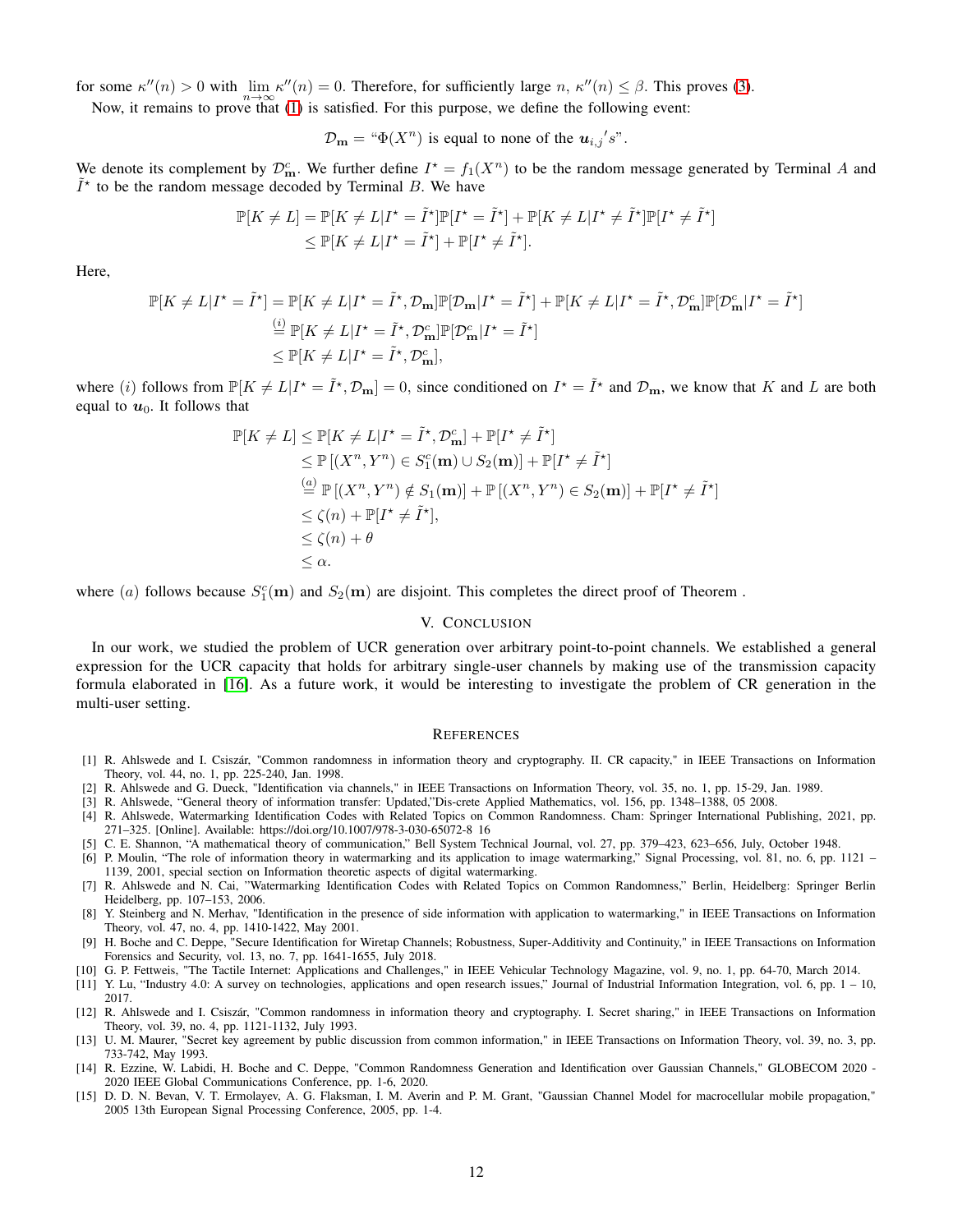- <span id="page-12-1"></span><span id="page-12-0"></span>[16] S. Verdú and Te Sun Han, "A general formula for channel capacity," in IEEE Transactions on Information Theory, vol. 40, no. 4, pp. 1147-1157, July 1994.
- [17] H. Tyagi and S. Watanabe, "Strong Converse Using Change of Measure Arguments," in IEEE Transactions on Information Theory, vol. 66, no. 2, pp. 689-703, Feb. 2020.
- <span id="page-12-3"></span><span id="page-12-2"></span>[18] I. Csiszár and J. Körner, Information Theory, "Coding Theorems for Discrete Memoryless Systems," 2nd ed. Cambridge University Press, 2011.
- [19] T. S. Han, Information-Spectrum Methods in Information Theory [English Translation]. Series: Stochastic Modelling and Applied Probability, Vol. 50, Springer, 2003.